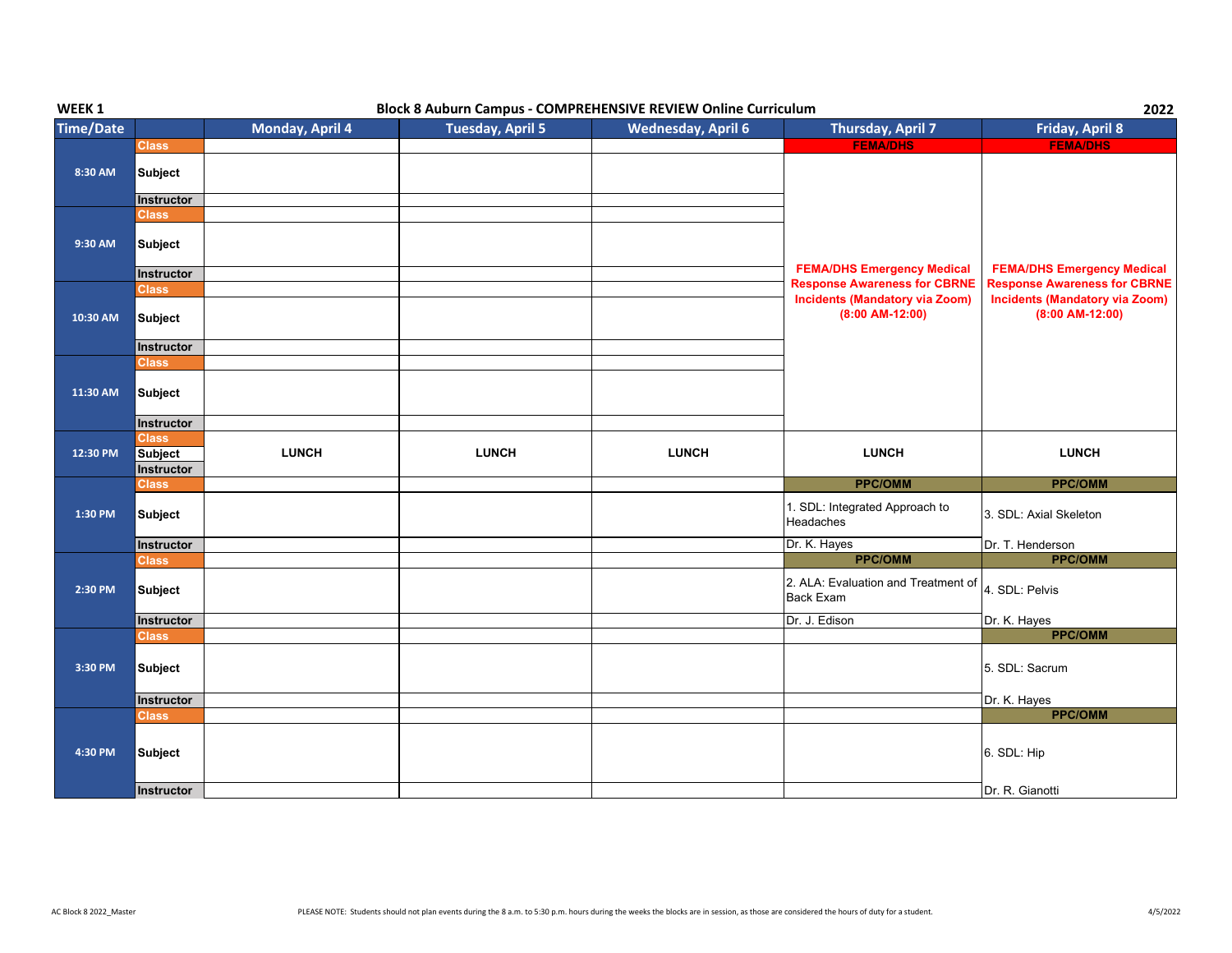| WEEK <sub>2</sub> | <b>Block 8 Auburn Campus - COMPREHENSIVE REVIEW Online Curriculum</b> |                                  |                                 |                                                       |                                                                      |                  |  |
|-------------------|-----------------------------------------------------------------------|----------------------------------|---------------------------------|-------------------------------------------------------|----------------------------------------------------------------------|------------------|--|
| <b>Time/Date</b>  |                                                                       | Monday, April 11                 | Tuesday, April 12               | <b>Wednesday, April 13</b>                            | Thursday, April 14                                                   | Friday, April 15 |  |
|                   | <b>Class</b>                                                          | <b>PPC/OMM</b>                   |                                 | <b>PPC/OMM</b>                                        | <b>PPC/OMM</b>                                                       |                  |  |
| 8:30 AM           | <b>Subject</b>                                                        | 7. SDL: Lower Extremity          |                                 | 11. SDL: Cranial Mechanics                            |                                                                      |                  |  |
|                   | Instructor                                                            | Dr. B. Sprouse                   |                                 | Dr. K. Hayes                                          |                                                                      |                  |  |
|                   | <b>Class</b>                                                          | <b>PPC/OMM</b>                   |                                 | <b>PPC/OMM</b>                                        |                                                                      |                  |  |
| 9:30 AM           | <b>Subject</b>                                                        | 8. SDL: Ribs                     |                                 | 12. SDL: Chapman's Points                             |                                                                      |                  |  |
|                   | Instructor                                                            | Dr. P. Snider                    |                                 | Dr. J Stackhouse                                      | 15-18. MLA SGL: Complete H&P I                                       |                  |  |
|                   | <b>Class</b>                                                          | <b>PPC/OMM</b><br><b>PPC/OMM</b> | and II   Admit Orders & Notes   |                                                       |                                                                      |                  |  |
| 10:30 AM          | <b>Subject</b>                                                        | 9. SDL: Upper Extremity          |                                 | 13. SDL: Special Tests                                | <b>Presenting a Case</b>                                             |                  |  |
|                   | Instructor                                                            | Dr. B. Sprouse                   |                                 | Dr. J. Edison                                         |                                                                      |                  |  |
|                   | <b>Class</b>                                                          | <b>PPC/OMM</b>                   |                                 | <b>PPC/OMM</b>                                        |                                                                      |                  |  |
| 11:30 AM          | <b>Subject</b>                                                        | 10. SDL: Viscerosomatic Reflexes |                                 | 14. MLA: Newborn and Well Child<br><b>Examination</b> |                                                                      |                  |  |
|                   | Instructor                                                            | Dr. B. Sprouse                   |                                 | Dr. K. Wolter                                         | Dr. J. Stackhouse                                                    |                  |  |
| 12:30 PM          | <b>Class</b><br><b>Subject</b><br>Instructor                          | <b>LUNCH</b>                     | <b>LUNCH</b>                    | <b>LUNCH</b>                                          | <b>LUNCH</b>                                                         | <b>LUNCH</b>     |  |
|                   | <b>Class</b>                                                          |                                  |                                 |                                                       | <b>PPC/OMM</b>                                                       |                  |  |
| 1:30 PM           | <b>Subject</b>                                                        |                                  |                                 |                                                       | MLA LAB 1: Integrated Approach to<br>Headaches                       |                  |  |
|                   | Instructor                                                            |                                  |                                 |                                                       | <b>Group A</b>                                                       |                  |  |
|                   | Class                                                                 |                                  |                                 |                                                       | <b>PPC/OMM</b>                                                       |                  |  |
| 2:30 PM           | <b>Subject</b>                                                        |                                  |                                 |                                                       | <b>MLA LAB 2:</b><br><b>Evaluation and Treatment of Back</b><br>Exam |                  |  |
|                   | Instructor                                                            |                                  | <b>MANDATORY Core Site DSME</b> |                                                       | <b>Group A</b>                                                       |                  |  |
|                   | <b>Class</b>                                                          |                                  | & SC Meetings for 2022-2023     |                                                       | <b>PPC/OMM</b>                                                       |                  |  |
| 3:30 PM           | <b>Subject</b>                                                        |                                  | 1:00-5:00                       |                                                       | <b>MLA LAB 1: Integrated Approach to</b><br>Headaches                |                  |  |
|                   | Instructor                                                            |                                  |                                 |                                                       | <b>Group B</b>                                                       |                  |  |
|                   | Class                                                                 |                                  |                                 |                                                       | <b>PPC/OMM</b>                                                       |                  |  |
| 4:30 PM           | <b>Subject</b>                                                        |                                  |                                 |                                                       | <b>MLA LAB 2:</b><br>Evaluation and Treatment of Back<br>Exam        |                  |  |
|                   | <b>Instructor</b>                                                     |                                  |                                 |                                                       | <b>Group B</b>                                                       |                  |  |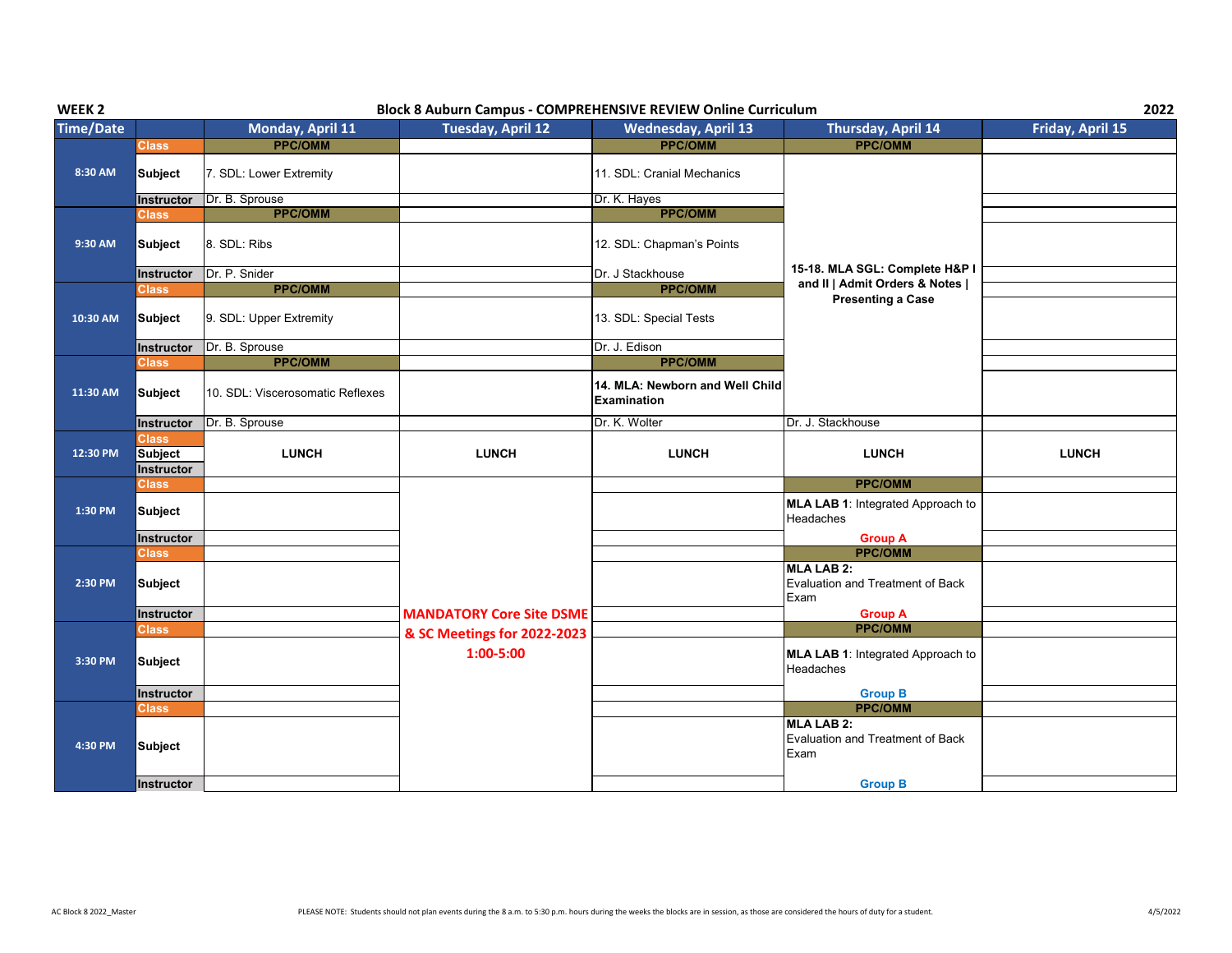| WEEK <sub>3</sub> | <b>Block 8 Auburn Campus - COMPREHENSIVE REVIEW Online Curriculum</b> |                                                                                        |                                                                                        |                            |                          |                          |
|-------------------|-----------------------------------------------------------------------|----------------------------------------------------------------------------------------|----------------------------------------------------------------------------------------|----------------------------|--------------------------|--------------------------|
| <b>Time/Date</b>  |                                                                       | Monday, April 18                                                                       | <b>Tuesday, April 19</b>                                                               | <b>Wednesday, April 20</b> | Thursday, April 21       | Friday, April 22         |
|                   | <b>Class</b>                                                          |                                                                                        | <b>PPC/OMM</b>                                                                         |                            | <b>PPC/OMM</b>           | <b>PPC/OMM</b>           |
| 8:30 AM           | <b>Subject</b><br>Instructor                                          |                                                                                        | <b>PPC OMM FINAL EXAM Lectures</b><br>$1-14(100 min)$                                  |                            |                          |                          |
|                   | <b>Class</b>                                                          |                                                                                        |                                                                                        |                            |                          |                          |
| 9:30 AM           | <b>Subject</b>                                                        |                                                                                        |                                                                                        |                            |                          |                          |
|                   | Instructor                                                            |                                                                                        |                                                                                        |                            |                          |                          |
| 10:30 AM          | <b>Class</b><br><b>Subject</b>                                        |                                                                                        |                                                                                        |                            |                          | <b>PPC OMM PRACTICAL</b> |
|                   | Instructor                                                            |                                                                                        |                                                                                        |                            |                          |                          |
| 11:30 AM          | <b>Class</b><br>Subject<br>Instructor                                 |                                                                                        |                                                                                        |                            |                          |                          |
|                   | <b>Class</b>                                                          |                                                                                        |                                                                                        |                            |                          |                          |
| 12:30 PM          | <b>Subject</b><br>Instructor                                          | <b>LUNCH</b>                                                                           | <b>LUNCH</b>                                                                           | <b>LUNCH</b>               | <b>PPC OMM PRACTICAL</b> | <b>LUNCH</b>             |
|                   | <b>Class</b>                                                          | <b>ACLS</b>                                                                            | <b>ACLS</b>                                                                            |                            |                          |                          |
| 1:30 PM           | <b>Subject</b><br>Instructor                                          |                                                                                        |                                                                                        |                            |                          |                          |
|                   | <b>Class</b>                                                          |                                                                                        |                                                                                        |                            |                          |                          |
| 2:30 PM           | <b>Subject</b>                                                        |                                                                                        |                                                                                        |                            |                          |                          |
|                   | Instructor                                                            | <b>ACLS Didactics Online (SDL)</b>                                                     | <b>ACLS Didactics Online (SDL)</b>                                                     |                            |                          |                          |
| 3:30 PM           | <b>Class</b><br>Subject                                               | <b>MUST COMPLETE INDEPENDENT</b><br>CHECK OFF BY 5/31/22 END OF<br><b>BUSINESS DAY</b> | <b>MUST COMPLETE</b><br><b>INDEPENDENT CHECK OFF BY</b><br>5/31/22 END OF BUSINESS DAY |                            |                          |                          |
|                   | Instructor                                                            |                                                                                        |                                                                                        |                            |                          |                          |
|                   | <b>Class</b>                                                          |                                                                                        |                                                                                        |                            |                          |                          |
| 4:30 PM           | Subject                                                               |                                                                                        |                                                                                        |                            |                          |                          |
|                   | Instructor                                                            |                                                                                        |                                                                                        |                            |                          |                          |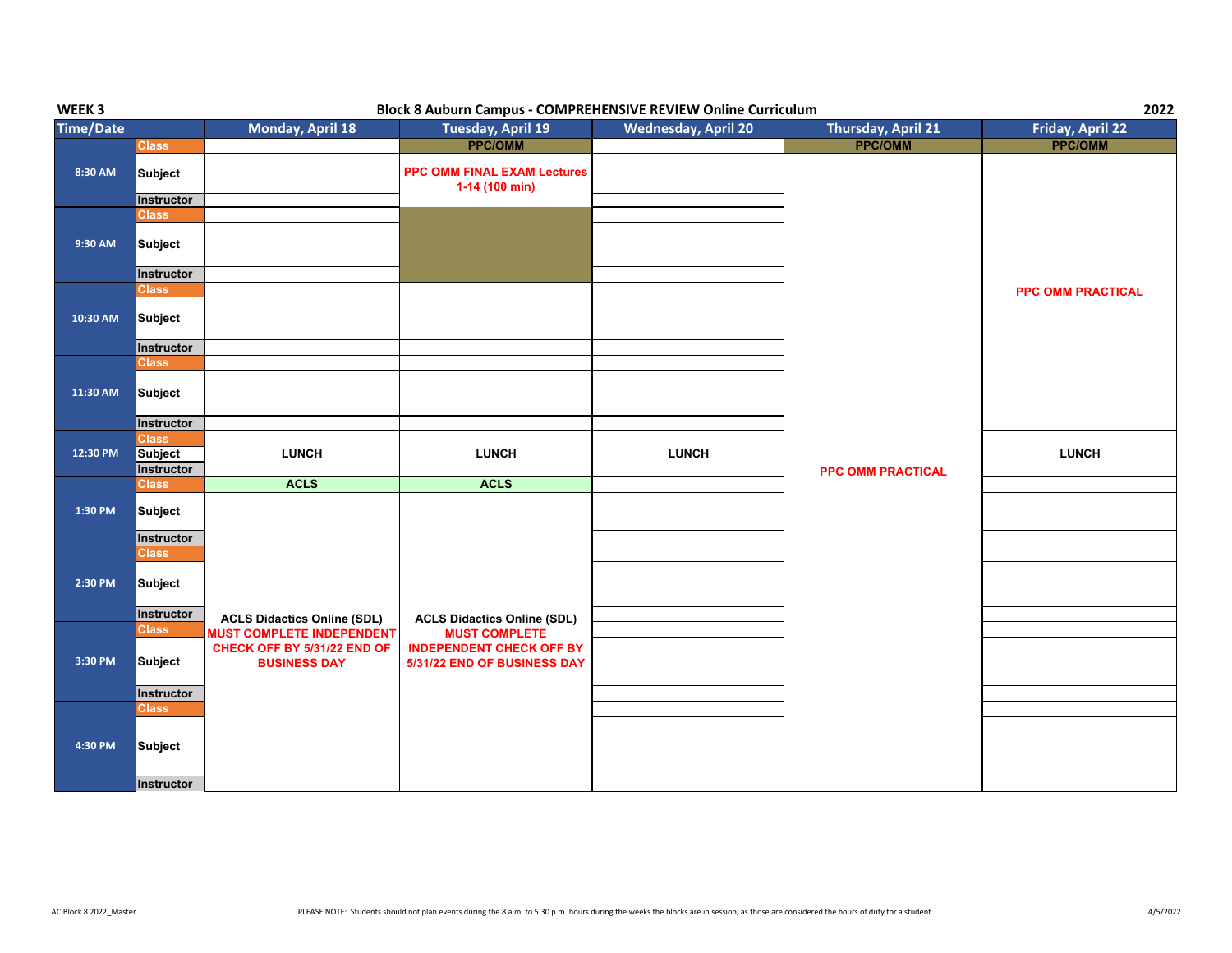## **WEEK 4 Block 8 Auburn Campus - COMPREHENSIVE REVIEW Online Curriculum**

**2022**

| <b>Time/Date</b> |                                     | Monday, April 25                                                                                  | <b>Tuesday, April 26</b>                                                                          | <b>Wednesday, April 27</b>                                                                        | <b>Thursday, April 28</b>                                                                         | Friday, April 29                                                                                  |
|------------------|-------------------------------------|---------------------------------------------------------------------------------------------------|---------------------------------------------------------------------------------------------------|---------------------------------------------------------------------------------------------------|---------------------------------------------------------------------------------------------------|---------------------------------------------------------------------------------------------------|
|                  | <b>Class</b>                        | <b>Integumentary System</b>                                                                       | <b>Integumentary System</b>                                                                       | <b>Hematologic System</b>                                                                         | <b>Hematologic System</b>                                                                         | <b>Mental Health</b>                                                                              |
| 8:00 AM          | <b>Subject</b><br>Instructor        |                                                                                                   |                                                                                                   |                                                                                                   |                                                                                                   |                                                                                                   |
| 9:00 AM          | <b>Class</b><br><b>Subject</b>      | Rashes, Exanthems, and Acne                                                                       | Skin Lesions/ Ulcers and Masses                                                                   | Bruising, Bleeding, and Clotting<br><b>Disturbances</b>                                           | Laboratory Test Findings Related to<br>the Hematologic System                                     | Substance Abuse                                                                                   |
|                  | <b>Instructor</b>                   |                                                                                                   |                                                                                                   |                                                                                                   |                                                                                                   |                                                                                                   |
|                  | <b>Class</b>                        | <b>Integumentary System</b>                                                                       | <b>Integumentary System</b>                                                                       | <b>Hematologic System</b>                                                                         | <b>Mental Health</b>                                                                              | <b>Mental Health</b>                                                                              |
| 10:00 AM         | Subject<br><b>Instructor</b>        |                                                                                                   | Physical Exam and Laboratory Test                                                                 |                                                                                                   |                                                                                                   |                                                                                                   |
|                  | <b>Class</b>                        | Dermatologic Presentations of<br><b>Systemic Disease</b>                                          | Findings Related to the                                                                           | Physical Exam Findings Related to<br>the Hematologic System                                       | Disturbances of Behavior and<br>Perception                                                        | Disturbances of Mood/ Depressive<br><b>Disorders</b>                                              |
| 11:00 AM         | Subject<br><b>Instructor</b>        |                                                                                                   | <b>Integumentary System</b>                                                                       |                                                                                                   |                                                                                                   |                                                                                                   |
|                  | <b>Class</b>                        |                                                                                                   |                                                                                                   |                                                                                                   |                                                                                                   |                                                                                                   |
| 12:00 PM         | <b>Subject</b>                      | <b>LUNCH</b>                                                                                      | <b>LUNCH</b>                                                                                      | <b>LUNCH</b>                                                                                      | <b>LUNCH</b>                                                                                      | <b>LUNCH</b>                                                                                      |
|                  | Instructor                          |                                                                                                   |                                                                                                   |                                                                                                   |                                                                                                   |                                                                                                   |
|                  | Class                               | <b>Comprehensive Review</b>                                                                       | <b>Comprehensive Review</b>                                                                       | <b>Comprehensive Review</b>                                                                       | <b>Comprehensive Review</b>                                                                       | <b>Comprehensive Review</b>                                                                       |
| 1:00 PM          | <b>Subject</b><br><b>Instructor</b> |                                                                                                   |                                                                                                   |                                                                                                   |                                                                                                   |                                                                                                   |
|                  | <b>Class</b>                        |                                                                                                   |                                                                                                   |                                                                                                   |                                                                                                   |                                                                                                   |
| 2:00 PM          | Subject                             |                                                                                                   |                                                                                                   |                                                                                                   |                                                                                                   |                                                                                                   |
|                  | Instructor                          |                                                                                                   |                                                                                                   |                                                                                                   |                                                                                                   |                                                                                                   |
| 3:00 PM          | <b>Class</b><br>Subject             | Complete assigned "focused-<br>questions" as well as 25 "random,<br>timed questions" by 11:59 pm. | Complete assigned "focused-<br>questions" as well as 25 "random,<br>timed questions" by 11:59 pm. | Complete assigned "focused-<br>questions" as well as 25 "random,<br>timed questions" by 11:59 pm. | Complete assigned "focused-<br>questions" as well as 25 "random,<br>timed questions" by 11:59 pm. | Complete assigned "focused-<br>questions" as well as 25 "random,<br>timed questions" by 11:59 pm. |
|                  |                                     |                                                                                                   |                                                                                                   |                                                                                                   |                                                                                                   |                                                                                                   |
|                  | Instructor<br><b>Class</b>          |                                                                                                   |                                                                                                   |                                                                                                   |                                                                                                   |                                                                                                   |
| 4:00 PM          | Subject                             |                                                                                                   |                                                                                                   |                                                                                                   |                                                                                                   |                                                                                                   |
|                  | <b>Instructor</b>                   |                                                                                                   |                                                                                                   |                                                                                                   |                                                                                                   |                                                                                                   |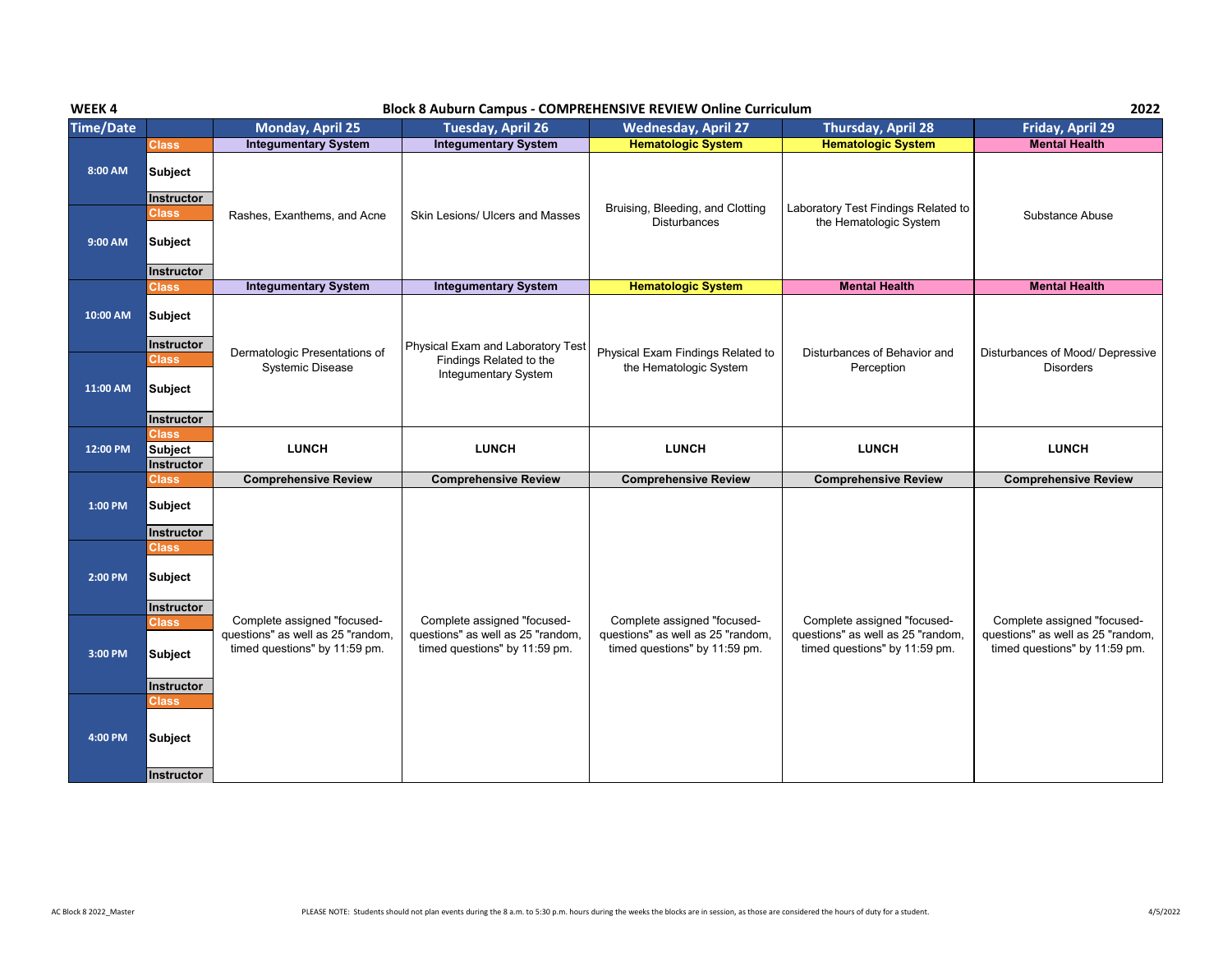| WEEK <sub>5</sub> | 2022<br><b>Block 8 Auburn Campus - COMPREHENSIVE REVIEW Online Curriculum</b> |                                                                                                   |                                                                                                   |                                                                                                   |                                                                                                   |                                                                                                             |
|-------------------|-------------------------------------------------------------------------------|---------------------------------------------------------------------------------------------------|---------------------------------------------------------------------------------------------------|---------------------------------------------------------------------------------------------------|---------------------------------------------------------------------------------------------------|-------------------------------------------------------------------------------------------------------------|
| <b>Time/Date</b>  |                                                                               | <b>Monday, May 2</b>                                                                              | Tuesday, May 3                                                                                    | <b>Wednesday, May 4</b>                                                                           | Thursday, May 5                                                                                   | Friday, May 6                                                                                               |
|                   | <b>Class</b>                                                                  | <b>Mental Health</b>                                                                              | Human Dev, Repro, & Sexuality                                                                     | <b>Endocrine</b>                                                                                  | <b>Endocrine</b>                                                                                  | <b>Gastro Sys &amp; Nutritional Health</b>                                                                  |
| 8:00 AM           | <b>Subject</b><br>Instructor                                                  |                                                                                                   |                                                                                                   |                                                                                                   | Physical Exam and Laboratory Test                                                                 |                                                                                                             |
| 9:00 AM           | Class<br><b>Subject</b>                                                       | Physical Exam and Laboratory Test<br>Findings Related to Mental Health                            | <b>Pregnancy Complications</b>                                                                    | <b>Endocrine and Neck Masses</b>                                                                  | Findings Related to the Endocrine<br>System and Metabolism                                        | Disorders of Bowel Frequency and<br>Evacuation                                                              |
|                   | Instructor                                                                    |                                                                                                   |                                                                                                   |                                                                                                   |                                                                                                   |                                                                                                             |
|                   | <b>Class</b>                                                                  | Human Dev, Repro, & Sexuality                                                                     | Human Dev, Repro, & Sexuality                                                                     | <b>Endocrine</b>                                                                                  | <b>Gastro Sys &amp; Nutritional Health</b>                                                        | <b>Gastro Sys &amp; Nutritional Health</b>                                                                  |
| 10:00 AM          | <b>Subject</b><br>Instructor                                                  | Congenital Anomalies,<br>Malformations, Primary and                                               | Physical Exam and Laboratory<br>Test Findings Related to Human                                    | Polyuria, Polydipsia, Polyphagia;                                                                 | <b>Abdominal Pain</b>                                                                             | Nausea, Vomiting, and<br>Hematemesis; Melena/<br>Hematochezia/ Anorectal Rectal                             |
| 11:00 AM          | <b>Class</b><br><b>Subject</b><br>Instructor                                  | Acquired Immunodeficiency<br><b>Disorders</b>                                                     | Development, Reproduction, and<br>Sexuality                                                       | <b>Diabetes Mellitus</b>                                                                          | (Appendicitis, Diverticulitis,<br>Pancreatitis, Cholangitis)                                      | Bleeding and Pain; and<br>Abdominal, Gastrointestinal, and GI<br>Tract Masses, Cancers, and<br>Organomegaly |
| 12:00 PM          | <b>Class</b><br><b>Subject</b><br>Instructor                                  | <b>LUNCH</b>                                                                                      | <b>LUNCH</b>                                                                                      | <b>LUNCH</b>                                                                                      | <b>LUNCH</b>                                                                                      | <b>LUNCH</b>                                                                                                |
|                   | <b>Class</b>                                                                  | <b>Comprehensive Review</b>                                                                       | <b>Comprehensive Review</b>                                                                       | <b>Comprehensive Review</b>                                                                       | <b>Comprehensive Review</b>                                                                       | <b>Comprehensive Review</b>                                                                                 |
| 1:00 PM           | Subject<br>Instructor                                                         |                                                                                                   |                                                                                                   |                                                                                                   |                                                                                                   |                                                                                                             |
| 2:00 PM           | Class<br><b>Subject</b><br>Instructor                                         |                                                                                                   |                                                                                                   |                                                                                                   |                                                                                                   |                                                                                                             |
| 3:00 PM           | Class<br><b>Subject</b><br>Instructor                                         | Complete assigned "focused-<br>questions" as well as 25 "random,<br>timed questions" by 11:59 pm. | Complete assigned "focused-<br>questions" as well as 25 "random,<br>timed questions" by 11:59 pm. | Complete assigned "focused-<br>questions" as well as 25 "random,<br>timed questions" by 11:59 pm. | Complete assigned "focused-<br>questions" as well as 25 "random,<br>timed questions" by 11:59 pm. | Complete assigned "focused-<br>questions" as well as 25 "random,<br>timed questions" by 11:59 pm.           |
| 4:00 PM           | Class<br><b>Subject</b>                                                       |                                                                                                   |                                                                                                   |                                                                                                   |                                                                                                   |                                                                                                             |
|                   | <b>Instructor</b>                                                             |                                                                                                   |                                                                                                   |                                                                                                   |                                                                                                   |                                                                                                             |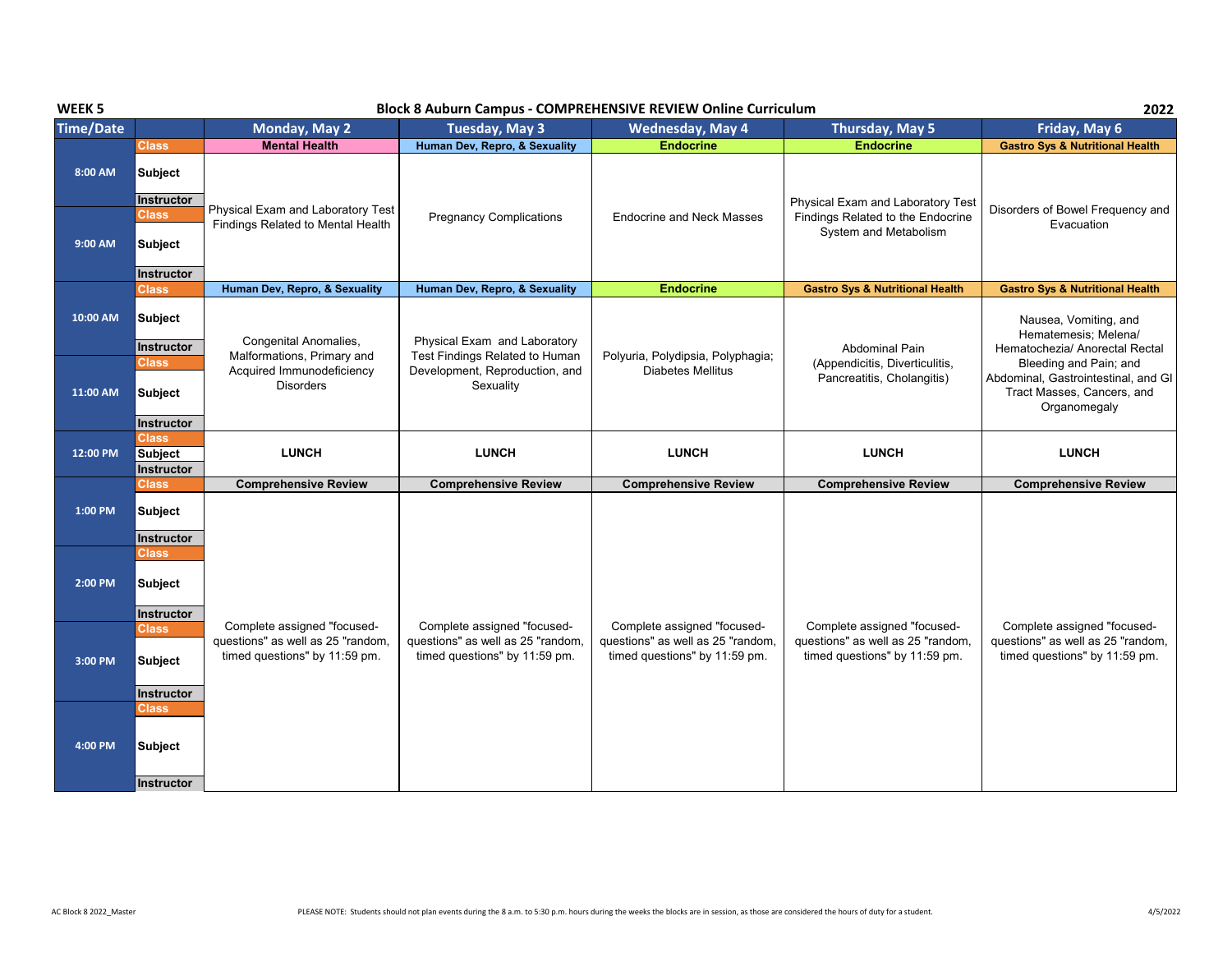## **WEEK 6 Block 8 Auburn Campus - COMPREHENSIVE REVIEW Online Curriculum**

**2022**

| <b>Time/Date</b> |                                              | Monday, May 9                                                                                              | PROCK O MADALII CALIIPAS<br>Tuesday, May 10                                                       | <b>Wednesday, May 11</b>                                                                          | Thursday, May 12                                                                                      | Friday, May 13                                                                                    |
|------------------|----------------------------------------------|------------------------------------------------------------------------------------------------------------|---------------------------------------------------------------------------------------------------|---------------------------------------------------------------------------------------------------|-------------------------------------------------------------------------------------------------------|---------------------------------------------------------------------------------------------------|
|                  | <b>Class</b>                                 | <b>Gastro Sys &amp; Nutritional Health</b>                                                                 | <b>Genitourinary &amp; Renal Systems</b>                                                          | <b>Genitourinary &amp; Renal Systems</b>                                                          | <b>Circulatory System</b>                                                                             | <b>Circulatory System</b>                                                                         |
| 8:00 AM          | Subject<br>Instructor                        |                                                                                                            |                                                                                                   | Vulvar and Vaginal Discharge,                                                                     |                                                                                                       |                                                                                                   |
| 9:00 AM          | <b>Class</b><br><b>Subject</b>               | Jaundice                                                                                                   | Hematuria and Discolored Urine                                                                    | Lesions, and Pain and<br>Amenorrhea and Vaginal Bleeding                                          | Palpitations/ Rhythm Disturbances                                                                     | Cardiovascular Chest Pain                                                                         |
|                  | Instructor                                   |                                                                                                            |                                                                                                   |                                                                                                   |                                                                                                       |                                                                                                   |
| 10:00 AM         | <b>Class</b><br>Subject<br>Instructor        | <b>Gastro Sys &amp; Nutritional Health</b><br>Physical Exam and Laboratory Test<br>Findings Related to the | <b>Genitourinary &amp; Renal Systems</b>                                                          | <b>Genitourinary &amp; Renal Systems</b><br>Physical Exam and Laboratory Test                     | <b>Circulatory System</b><br><b>Circulatory Collapse and Shock</b><br>(Cardiogenic Shock, Hypobolemic | <b>Circulatory System</b><br>Physical Exam and Laboratory Test                                    |
| 11:00 AM         | <b>Class</b><br>Subject<br>Instructor        | Gastrointestinal System and<br><b>Nutritional Health</b>                                                   | Pelvic, Prostate, and Renal Masses                                                                | Findings Related to the<br>Genitourinary/Renal System                                             | Shock, Obstructive Shock,<br>Hypotension, Endocarditis)                                               | Findings Related to the Circulatory<br>System                                                     |
| 12:00 PM         | <b>Class</b><br><b>Subject</b><br>Instructor | <b>LUNCH</b>                                                                                               | <b>LUNCH</b>                                                                                      | <b>LUNCH</b>                                                                                      | <b>LUNCH</b>                                                                                          | <b>LUNCH</b>                                                                                      |
|                  | <b>Class</b>                                 | <b>Comprehensive Review</b>                                                                                | <b>Comprehensive Review</b>                                                                       | <b>Comprehensive Review</b>                                                                       | <b>Comprehensive Review</b>                                                                           | <b>Comprehensive Review</b>                                                                       |
| 1:00 PM          | Subject<br>Instructor                        |                                                                                                            |                                                                                                   |                                                                                                   |                                                                                                       |                                                                                                   |
| 2:00 PM          | <b>Class</b><br>Subject<br>Instructor        |                                                                                                            |                                                                                                   |                                                                                                   |                                                                                                       |                                                                                                   |
| 3:00 PM          | Class<br>Subject<br>Instructor               | Complete assigned "focused-<br>questions" as well as 25 "random,<br>timed questions" by 11:59 pm.          | Complete assigned "focused-<br>questions" as well as 25 "random,<br>timed questions" by 11:59 pm. | Complete assigned "focused-<br>questions" as well as 25 "random,<br>timed questions" by 11:59 pm. | Complete assigned "focused-<br>questions" as well as 25 "random,<br>timed questions" by 11:59 pm.     | Complete assigned "focused-<br>questions" as well as 25 "random,<br>timed questions" by 11:59 pm. |
| 4:00 PM          | <b>Class</b><br>Subject<br>Instructor        |                                                                                                            |                                                                                                   |                                                                                                   |                                                                                                       |                                                                                                   |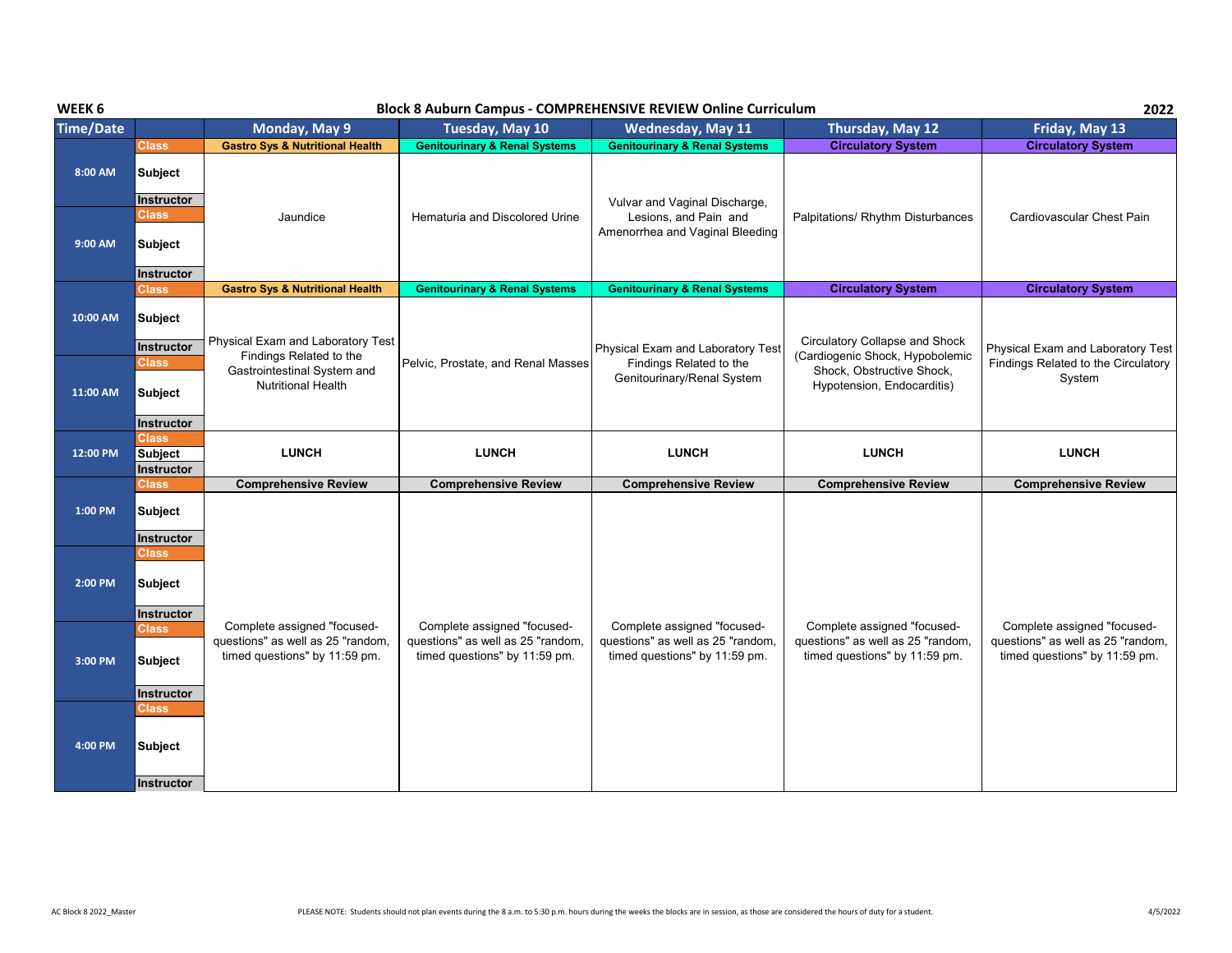| WEEK <sub>7</sub> | <b>Block 8 Auburn Campus - COMPREHENSIVE REVIEW Online Curriculum</b> |                                                                                                   |                                                                                                   |                                                                                                   |                                                                                                   |                                                                                                   |
|-------------------|-----------------------------------------------------------------------|---------------------------------------------------------------------------------------------------|---------------------------------------------------------------------------------------------------|---------------------------------------------------------------------------------------------------|---------------------------------------------------------------------------------------------------|---------------------------------------------------------------------------------------------------|
| <b>Time/Date</b>  |                                                                       | Monday, May 16                                                                                    | Tuesday, May 17                                                                                   | <b>Wednesday, May 18</b>                                                                          | Thursday, May 19                                                                                  | Friday, May 20                                                                                    |
|                   | <b>Class</b>                                                          | <b>Respiratory System</b>                                                                         | <b>Respiratory System</b>                                                                         | <b>Nervous System</b>                                                                             | <b>Nervous System</b>                                                                             | <b>Nervous System</b>                                                                             |
| 8:00 AM           | <b>Subject</b>                                                        |                                                                                                   |                                                                                                   |                                                                                                   |                                                                                                   |                                                                                                   |
|                   | <b>Instructor</b><br>Class                                            | Cough<br>(Etiology of Cough)                                                                      | Airway Obstruction                                                                                | Disturbances of the Special Senses                                                                | <b>Movement Disturbances</b>                                                                      | <b>Weakness and Paralysis</b>                                                                     |
| 9:00 AM           | <b>Subject</b><br><b>Instructor</b>                                   |                                                                                                   |                                                                                                   |                                                                                                   |                                                                                                   |                                                                                                   |
|                   | Class                                                                 | <b>Respiratory System</b>                                                                         | <b>Respiratory System</b>                                                                         | <b>Nervous System</b>                                                                             | <b>Nervous System</b>                                                                             | <b>Nervous System</b>                                                                             |
| 10:00 AM          | <b>Subject</b><br>Instructor                                          |                                                                                                   |                                                                                                   |                                                                                                   |                                                                                                   |                                                                                                   |
| 11:00 AM          | <b>Class</b><br><b>Subject</b>                                        | Shortness of Breath<br>(Etiology of Shortness of Breath)                                          | Physical Exam and Laboratory Test<br>Findings Related to the Respiratory<br>System                | Seizures                                                                                          | Headache<br>(Types and Causes)                                                                    | Physical Exam and Laboratory Test<br>Findings Related to the Nervous<br>System                    |
|                   | Instructor                                                            |                                                                                                   |                                                                                                   |                                                                                                   |                                                                                                   |                                                                                                   |
| 12:00 PM          | <b>Class</b><br><b>Subject</b><br>Instructor                          | <b>LUNCH</b>                                                                                      | <b>LUNCH</b>                                                                                      | <b>LUNCH</b>                                                                                      | <b>LUNCH</b>                                                                                      | <b>LUNCH</b>                                                                                      |
|                   | <b>Class</b>                                                          | <b>Comprehensive Review</b>                                                                       | <b>Comprehensive Review</b>                                                                       | <b>Comprehensive Review</b>                                                                       | <b>Comprehensive Review</b>                                                                       | <b>Comprehensive Review</b>                                                                       |
| 1:00 PM           | Subject<br>Instructor                                                 |                                                                                                   |                                                                                                   |                                                                                                   |                                                                                                   |                                                                                                   |
| 2:00 PM           | Class<br><b>Subject</b>                                               |                                                                                                   |                                                                                                   |                                                                                                   |                                                                                                   |                                                                                                   |
| 3:00 PM           | Instructor<br><b>Class</b><br><b>Subject</b>                          | Complete assigned "focused-<br>questions" as well as 25 "random,<br>timed questions" by 11:59 pm. | Complete assigned "focused-<br>questions" as well as 25 "random,<br>timed questions" by 11:59 pm. | Complete assigned "focused-<br>questions" as well as 25 "random,<br>timed questions" by 11:59 pm. | Complete assigned "focused-<br>questions" as well as 25 "random,<br>timed questions" by 11:59 pm. | Complete assigned "focused-<br>questions" as well as 25 "random,<br>timed questions" by 11:59 pm. |
|                   | Instructor<br>Class                                                   |                                                                                                   |                                                                                                   |                                                                                                   |                                                                                                   |                                                                                                   |
| 4:00 PM           | <b>Subject</b>                                                        |                                                                                                   |                                                                                                   |                                                                                                   |                                                                                                   |                                                                                                   |
|                   | Instructor                                                            |                                                                                                   |                                                                                                   |                                                                                                   |                                                                                                   |                                                                                                   |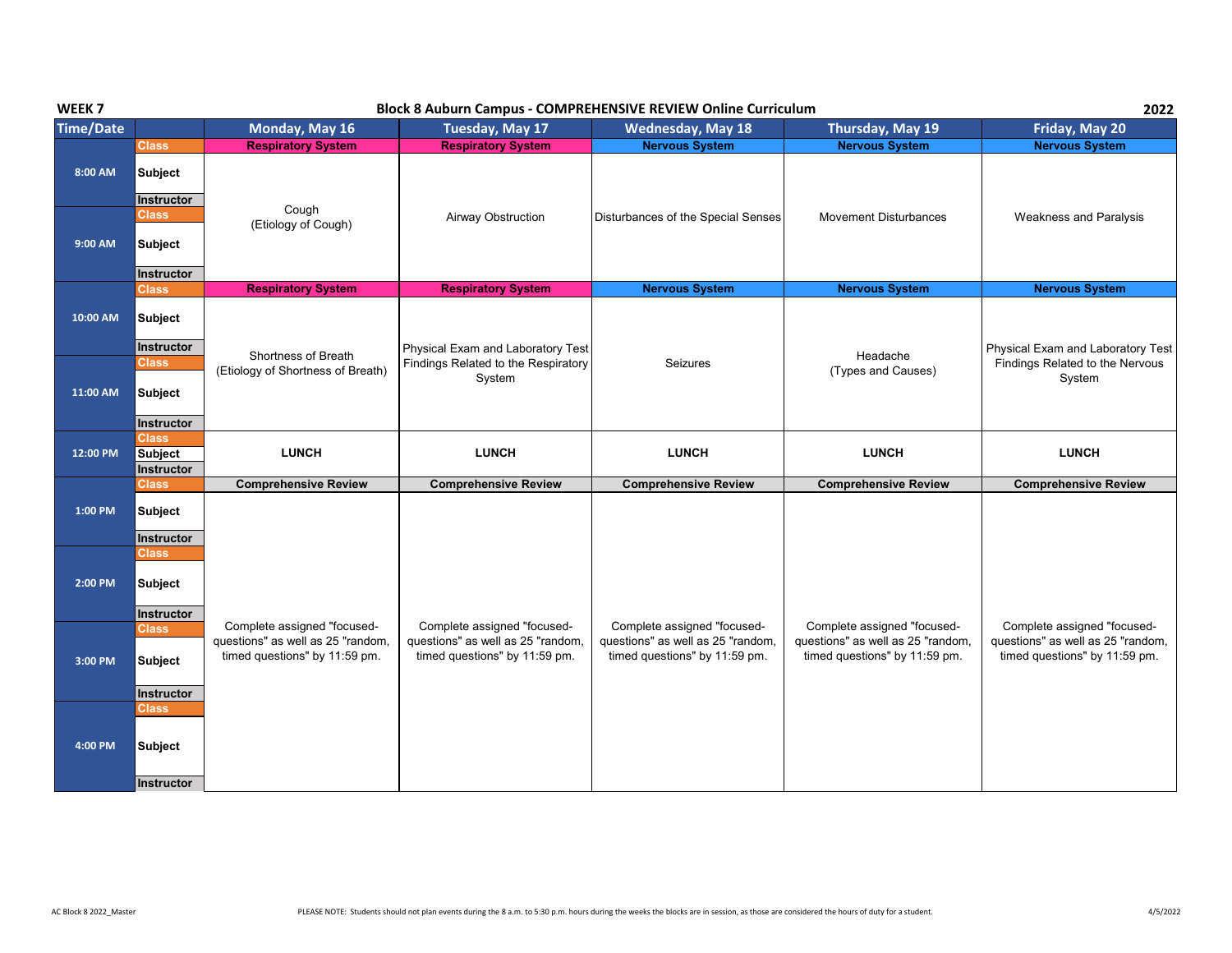| WEEK <sub>8</sub> | 2022<br><b>Block 8 Auburn Campus - COMPREHENSIVE REVIEW Online Curriculum</b> |                                                                    |                                                                    |                                                                    |                                                                    |                                                                    |  |
|-------------------|-------------------------------------------------------------------------------|--------------------------------------------------------------------|--------------------------------------------------------------------|--------------------------------------------------------------------|--------------------------------------------------------------------|--------------------------------------------------------------------|--|
| <b>Time/Date</b>  |                                                                               | Monday, May 23                                                     | Tuesday, May 24                                                    | <b>Wednesday, May 25</b>                                           | Thursday, May 26                                                   | Friday, May 27                                                     |  |
|                   | <b>Class</b>                                                                  | <b>Musculoskeletal System</b>                                      | <b>Musculoskeletal System</b>                                      | <b>Musculoskeletal System</b>                                      | <b>Community Health and Wellness</b>                               | <b>Community Health and Wellness</b>                               |  |
| 8:00 AM           | <b>Subject</b><br>Instructor                                                  |                                                                    |                                                                    |                                                                    |                                                                    |                                                                    |  |
|                   | <b>Class</b>                                                                  | <b>Back Pain and Somatic Dysfunction</b>                           | Muscle Symptoms                                                    | Viscerosomatic and Related                                         |                                                                    | <b>Health Promotion and Disease</b>                                |  |
|                   |                                                                               | of the Pelvis, Sacrum, and Lumbar<br>and Thoracic Spine            | (Pain, Dysfunction, Injury)                                        | Reflexes                                                           | <b>Public Health</b>                                               | Prevention                                                         |  |
| 9:00 AM           | Subject                                                                       |                                                                    |                                                                    |                                                                    |                                                                    |                                                                    |  |
|                   | Instructor                                                                    |                                                                    |                                                                    |                                                                    |                                                                    |                                                                    |  |
|                   | <b>Class</b>                                                                  | <b>Musculoskeletal System</b>                                      | <b>Musculoskeletal System</b>                                      | <b>Musculoskeletal System</b>                                      | <b>Community Health and Wellness</b>                               | <b>Community Health and Wellness</b>                               |  |
| 10:00 AM          | Subject                                                                       |                                                                    |                                                                    |                                                                    |                                                                    |                                                                    |  |
|                   | Instructor                                                                    |                                                                    | Musculoskeletal Trauma, Fractures,                                 | Physical Exam and Laboratory Test                                  |                                                                    | End-of-Life/Palliative Care                                        |  |
| 11:00 AM          | <b>Class</b><br>Subject<br>Instructor                                         | Joint Pain, Stiffness, and Swelling                                | and Dislocations                                                   | Findings Related to the<br>Musculoskeletal System                  | <b>Patient Safety</b>                                              |                                                                    |  |
|                   | <b>Class</b>                                                                  |                                                                    |                                                                    |                                                                    |                                                                    |                                                                    |  |
| 12:00 PM          | <b>Subject</b>                                                                | <b>LUNCH</b>                                                       | <b>LUNCH</b>                                                       | <b>LUNCH</b>                                                       | <b>LUNCH</b>                                                       | <b>LUNCH</b>                                                       |  |
|                   | Instructor                                                                    |                                                                    |                                                                    |                                                                    |                                                                    |                                                                    |  |
|                   | <b>Class</b>                                                                  | <b>Comprehensive Review</b>                                        | <b>Comprehensive Review</b>                                        | <b>Comprehensive Review</b>                                        | <b>Comprehensive Review</b>                                        | <b>Comprehensive Review</b>                                        |  |
| 1:00 PM           | <b>Subject</b>                                                                |                                                                    |                                                                    |                                                                    |                                                                    |                                                                    |  |
|                   |                                                                               |                                                                    |                                                                    |                                                                    |                                                                    |                                                                    |  |
|                   | Instructor<br>Class                                                           |                                                                    |                                                                    |                                                                    |                                                                    |                                                                    |  |
| 2:00 PM           | <b>Subject</b><br>Instructor                                                  |                                                                    |                                                                    |                                                                    |                                                                    |                                                                    |  |
|                   | <b>Class</b>                                                                  | Complete assigned "focused-                                        | Complete assigned "focused-                                        | Complete assigned "focused-                                        | Complete assigned "focused-                                        | Complete assigned "focused-                                        |  |
| 3:00 PM           | <b>Subject</b>                                                                | questions" as well as 25 "random,<br>timed questions" by 11:59 pm. | questions" as well as 25 "random,<br>timed questions" by 11:59 pm. | questions" as well as 25 "random,<br>timed questions" by 11:59 pm. | questions" as well as 25 "random,<br>timed questions" by 11:59 pm. | questions" as well as 25 "random,<br>timed questions" by 11:59 pm. |  |
|                   | <b>Instructor</b>                                                             |                                                                    |                                                                    |                                                                    |                                                                    |                                                                    |  |
| 4:00 PM           | <b>Class</b><br>Subject<br>Instructor                                         |                                                                    |                                                                    |                                                                    |                                                                    |                                                                    |  |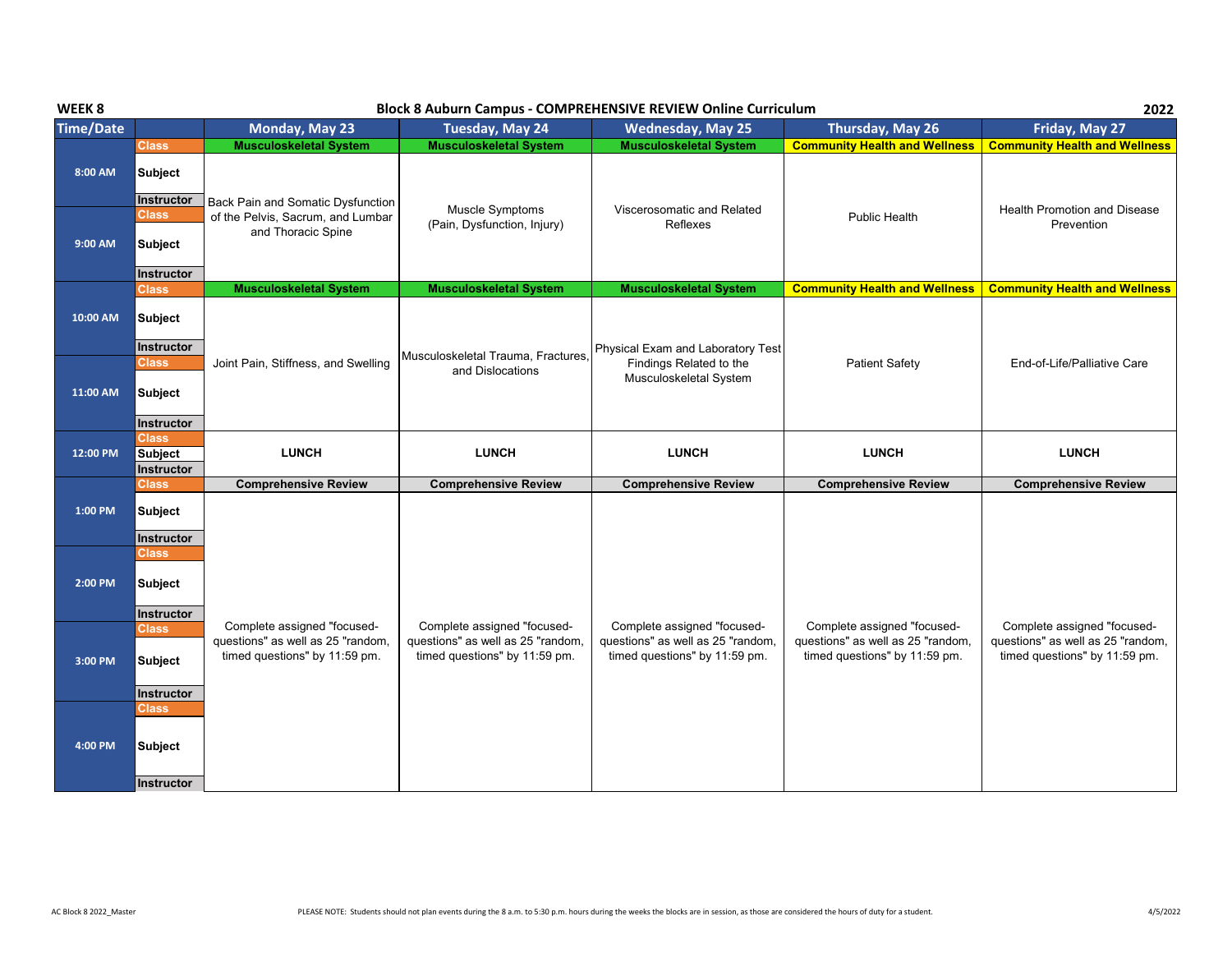| WEEK 9           | Block 8 Auburn Campus - COMPREHENSIVE REVIEW Online Curriculum |                     |                                       |                                       |                                       |                                       |
|------------------|----------------------------------------------------------------|---------------------|---------------------------------------|---------------------------------------|---------------------------------------|---------------------------------------|
| <b>Time/Date</b> |                                                                | Monday, May 30      | Tuesday, May 31                       | Wednesday, June 1                     | Thursday, June 2                      | Friday, June 3                        |
|                  | <b>Class</b>                                                   |                     | <b>Comprehensive Review</b>           | <b>Comprehensive Review</b>           | <b>Comprehensive Review</b>           | <b>Comprehensive Review</b>           |
| $8:00$ AM        | <b>Subject</b>                                                 |                     |                                       |                                       |                                       |                                       |
|                  | Instructor<br><b>Class</b>                                     |                     |                                       |                                       |                                       |                                       |
| 9:00 AM          | <b>Subject</b>                                                 |                     |                                       |                                       |                                       |                                       |
|                  | Instructor                                                     |                     |                                       |                                       |                                       |                                       |
|                  | Class                                                          |                     |                                       |                                       |                                       |                                       |
| 10:00 AM         | <b>Subject</b>                                                 |                     |                                       |                                       |                                       |                                       |
|                  | Instructor                                                     |                     |                                       |                                       |                                       |                                       |
|                  | Class                                                          |                     |                                       |                                       |                                       |                                       |
| 11:00 AM         | Subject                                                        |                     |                                       |                                       |                                       |                                       |
|                  | <b>Instructor</b>                                              |                     |                                       |                                       |                                       |                                       |
|                  | <b>Class</b>                                                   |                     |                                       |                                       |                                       |                                       |
| 12:00 PM         | <b>Subject</b>                                                 | <b>MEMORIAL DAY</b> | <b>COMLEX Independent Study &amp;</b> | <b>COMLEX Independent Study &amp;</b> | <b>COMLEX Independent Study &amp;</b> | <b>COMLEX Independent Study &amp;</b> |
|                  | Instructor                                                     |                     | Questions                             | Questions                             | Questions                             | Questions                             |
| $1:00$ PM        | Class<br><b>Subject</b>                                        |                     |                                       |                                       |                                       |                                       |
|                  | Instructor                                                     |                     |                                       |                                       |                                       |                                       |
|                  | <b>Class</b>                                                   |                     |                                       |                                       |                                       |                                       |
| 2:00 PM          | <b>Subject</b>                                                 |                     |                                       |                                       |                                       |                                       |
|                  | <b>Instructor</b>                                              |                     |                                       |                                       |                                       |                                       |
|                  | <b>Class</b>                                                   |                     |                                       |                                       |                                       |                                       |
| $3:00$ PM        | <b>Subject</b>                                                 |                     |                                       |                                       |                                       |                                       |
|                  | Instructor                                                     |                     |                                       |                                       |                                       |                                       |
|                  | <b>Class</b>                                                   |                     |                                       |                                       |                                       |                                       |
| 4:00 PM          | <b>Subject</b>                                                 |                     |                                       |                                       |                                       |                                       |
|                  | Instructor                                                     |                     |                                       |                                       |                                       |                                       |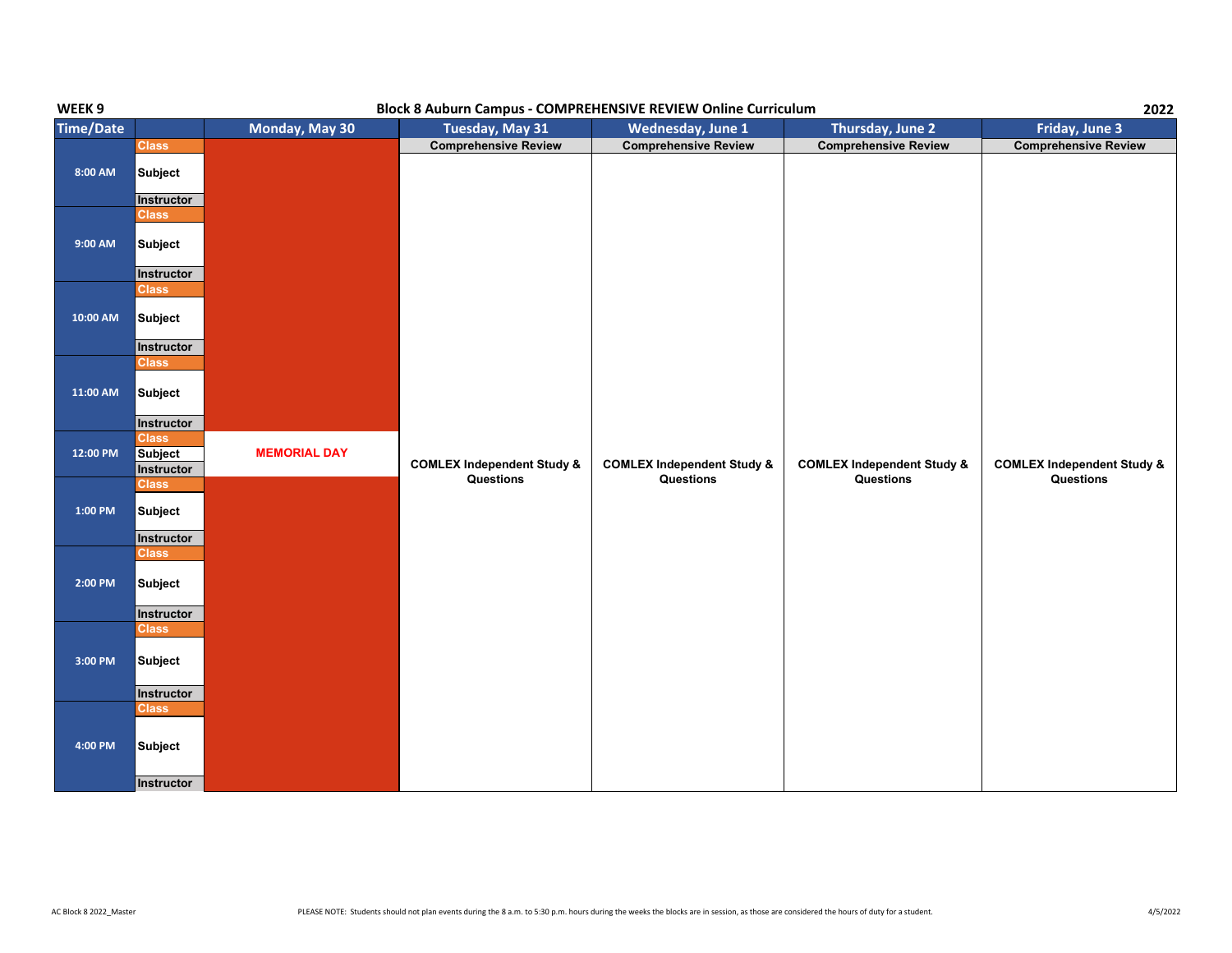| <b>WEEK 10</b>   | <b>Block 8 Auburn Campus - COMPREHENSIVE REVIEW Online Curriculum</b> |                                                                                                      |                                       |                                       |                                       |                                       |  |
|------------------|-----------------------------------------------------------------------|------------------------------------------------------------------------------------------------------|---------------------------------------|---------------------------------------|---------------------------------------|---------------------------------------|--|
| <b>Time/Date</b> |                                                                       | Monday, June 6                                                                                       | Tuesday, June 7                       | Wednesday, June 8                     | <b>Thursday, June 9</b>               | Friday, June 10                       |  |
|                  | <b>Class</b>                                                          |                                                                                                      | <b>Comprehensive Review</b>           | <b>Comprehensive Review</b>           | <b>Comprehensive Review</b>           | <b>Comprehensive Review</b>           |  |
| 8:00 AM          | Subject<br><b>Instructor</b>                                          |                                                                                                      |                                       |                                       |                                       |                                       |  |
|                  | <b>Class</b>                                                          |                                                                                                      |                                       |                                       |                                       |                                       |  |
| 9:00 AM          | Subject                                                               |                                                                                                      |                                       |                                       |                                       |                                       |  |
|                  | Instructor                                                            |                                                                                                      |                                       |                                       |                                       |                                       |  |
| 10:00 AM         | <b>Class</b><br>Subject                                               |                                                                                                      |                                       |                                       |                                       |                                       |  |
|                  | Instructor                                                            |                                                                                                      |                                       |                                       |                                       |                                       |  |
| 11:00 AM         | <b>Class</b><br>Subject                                               |                                                                                                      |                                       |                                       |                                       |                                       |  |
|                  | Instructor                                                            |                                                                                                      |                                       |                                       |                                       |                                       |  |
| 12:00 PM         | <b>Class</b><br><b>Subject</b><br>Instructor                          | <b>COMPREHENSIVE REVIEW FINAL</b><br><b>EXAM (COMSAE) - No admission</b><br>after 8:00 AM. Mandatory | <b>COMLEX Independent Study &amp;</b> | <b>COMLEX Independent Study &amp;</b> | <b>COMLEX Independent Study &amp;</b> | <b>COMLEX Independent Study &amp;</b> |  |
| $1:00$ PM        | <b>Class</b><br>Subject<br>Instructor                                 | attendance.                                                                                          | Questions                             | Questions                             | Questions                             | Questions                             |  |
| 2:00 PM          | Class<br>Subject                                                      |                                                                                                      |                                       |                                       |                                       |                                       |  |
|                  | Instructor<br><b>Class</b>                                            |                                                                                                      |                                       |                                       |                                       |                                       |  |
| 3:00 PM          | Subject                                                               |                                                                                                      |                                       |                                       |                                       |                                       |  |
|                  | Instructor                                                            |                                                                                                      |                                       |                                       |                                       |                                       |  |
| 4:00 PM          | <b>Class</b><br>Subject<br>Instructor                                 |                                                                                                      |                                       |                                       |                                       |                                       |  |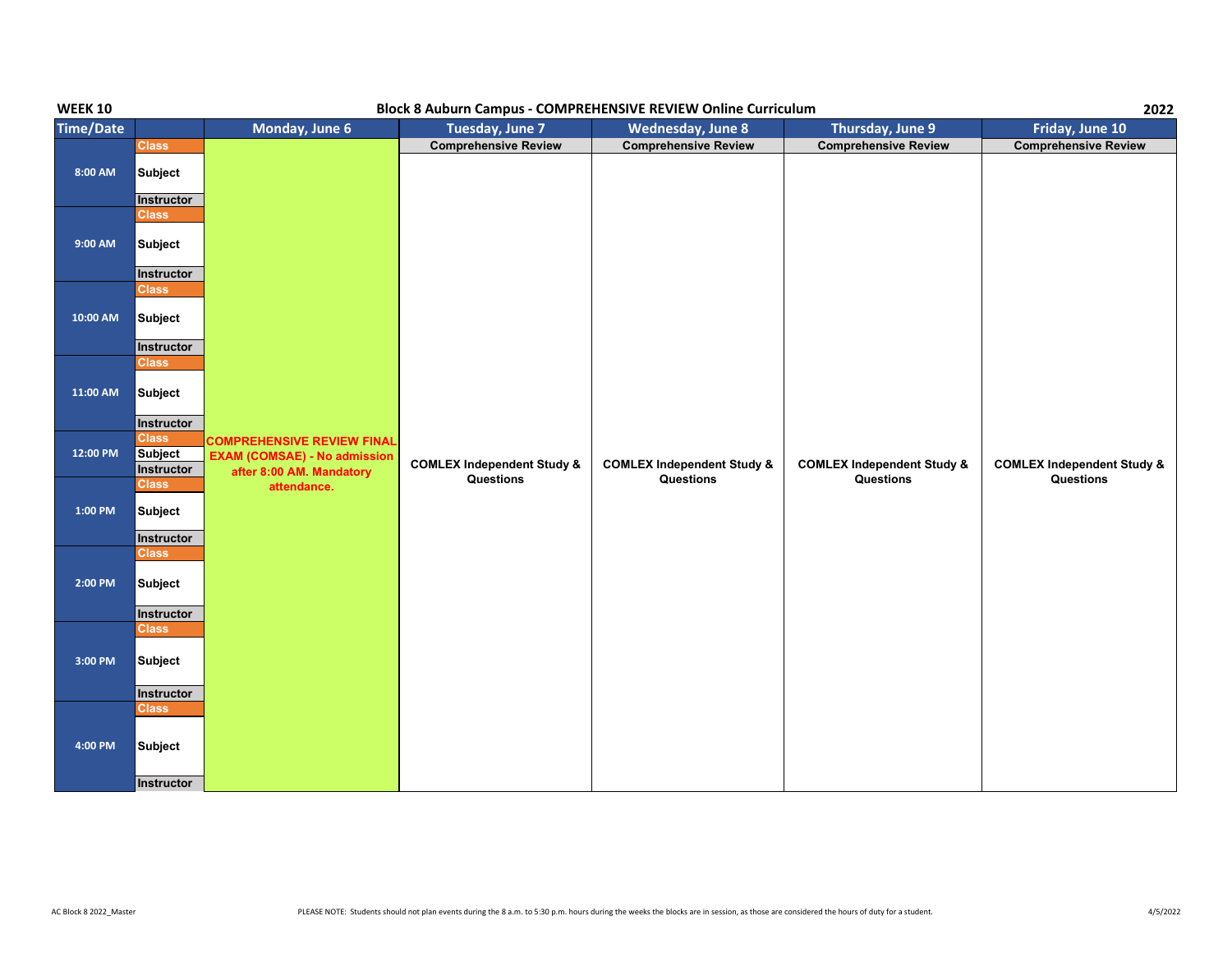| <b>WEEK 11</b>      | Block 8 Auburn Campus - COMPREHENSIVE REVIEW Online Curriculum |                                       |                                       |                                       |                                       |                                       |  |
|---------------------|----------------------------------------------------------------|---------------------------------------|---------------------------------------|---------------------------------------|---------------------------------------|---------------------------------------|--|
| <b>Time/Date</b>    |                                                                | Monday, June 13                       | Tuesday, June 14                      | <b>Wednesday, June 15</b>             | Thursday, June 16                     | Friday, June 17                       |  |
|                     | <b>Class</b>                                                   | <b>Comprehensive Review</b>           | <b>Comprehensive Review</b>           | <b>Comprehensive Review</b>           | <b>Comprehensive Review</b>           | <b>Comprehensive Review</b>           |  |
| 8:00 AM             | <b>Subject</b><br>Instructor                                   |                                       |                                       |                                       |                                       |                                       |  |
|                     | <b>Class</b>                                                   |                                       |                                       |                                       |                                       |                                       |  |
| 9:00 AM             | <b>Subject</b>                                                 |                                       |                                       |                                       |                                       |                                       |  |
|                     | Instructor                                                     |                                       |                                       |                                       |                                       |                                       |  |
| 10:00 AM            | <b>Class</b><br><b>Subject</b>                                 |                                       |                                       |                                       |                                       |                                       |  |
|                     | Instructor<br><b>Class</b>                                     |                                       |                                       |                                       |                                       |                                       |  |
| 11:00 AM            | <b>Subject</b>                                                 |                                       |                                       |                                       |                                       |                                       |  |
|                     | Instructor                                                     |                                       |                                       |                                       |                                       |                                       |  |
| 12:00 PM            | <b>Class</b><br>Subject<br>Instructor                          | <b>COMLEX Independent Study &amp;</b> | <b>COMLEX Independent Study &amp;</b> | <b>COMLEX Independent Study &amp;</b> | <b>COMLEX Independent Study &amp;</b> | <b>COMLEX Independent Study &amp;</b> |  |
| $1:00\ \mathrm{PM}$ | <b>Class</b><br><b>Subject</b>                                 | Questions                             | Questions                             | Questions                             | Questions                             | Questions                             |  |
|                     | Instructor                                                     |                                       |                                       |                                       |                                       |                                       |  |
| $2:00$ PM           | <b>Class</b><br><b>Subject</b><br>Instructor                   |                                       |                                       |                                       |                                       |                                       |  |
|                     | <b>Class</b>                                                   |                                       |                                       |                                       |                                       |                                       |  |
| 3:00 PM             | Subject                                                        |                                       |                                       |                                       |                                       |                                       |  |
|                     | Instructor                                                     |                                       |                                       |                                       |                                       |                                       |  |
| 4:00 PM             | <b>Class</b><br>Subject<br>Instructor                          |                                       |                                       |                                       |                                       |                                       |  |
|                     |                                                                |                                       |                                       |                                       |                                       |                                       |  |